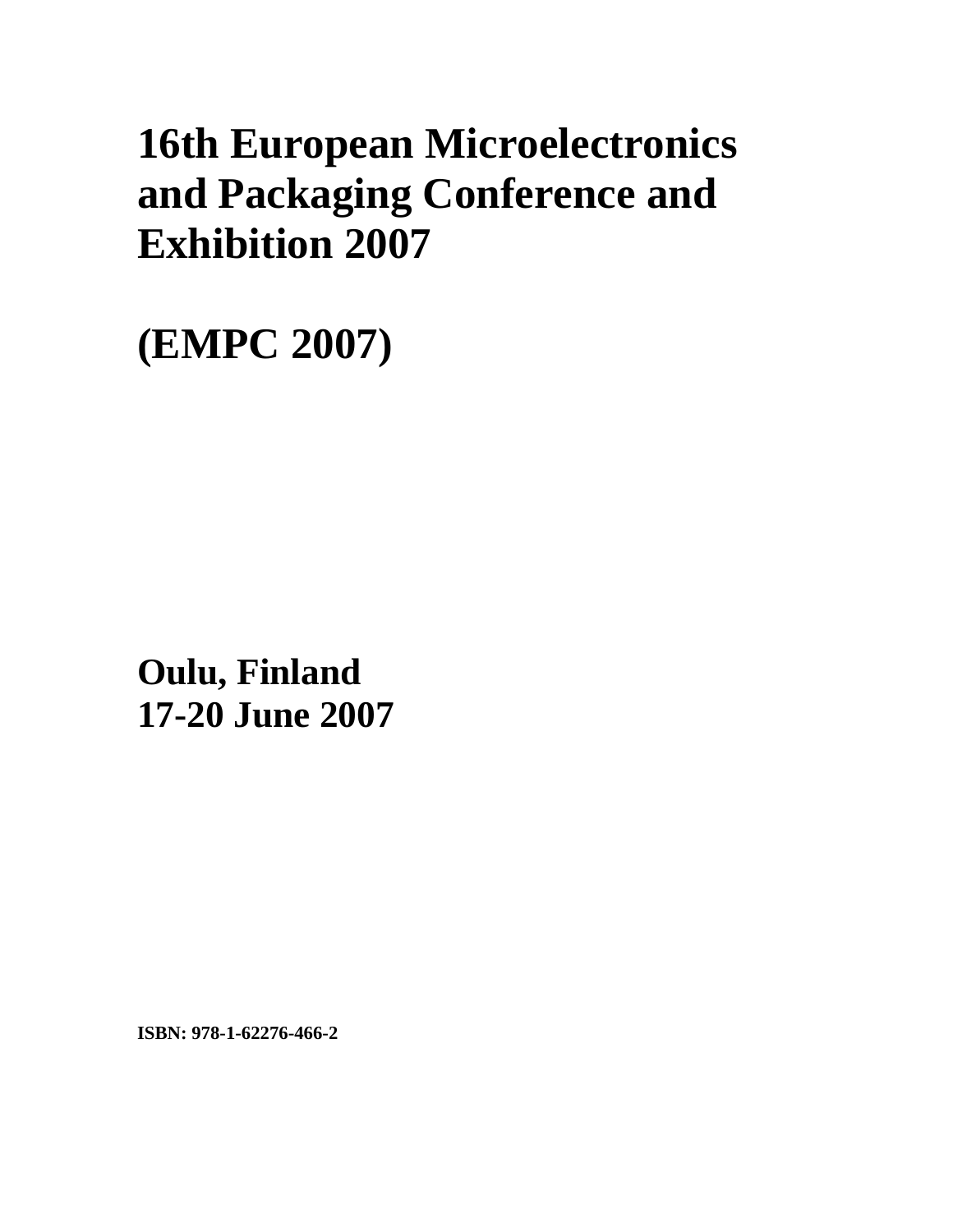**Printed from e-media with permission by:** 

Curran Associates, Inc. 57 Morehouse Lane Red Hook, NY 12571



**Some format issues inherent in the e-media version may also appear in this print version.** 

Copyright© (2007) by International Microelectronics and Packaging Society, Europe All rights reserved.

Printed by Curran Associates, Inc. (2012)

For permission requests, please contact International Microelectronics and Packaging Society, Nordic at the address below.

International Microelectronics and Packaging Society, Nordic PO Box 277 SE-431 24 Molndal, Sweden

info@imapsnordic.org

#### **Additional copies of this publication are available from:**

Curran Associates, Inc. 57 Morehouse Lane Red Hook, NY 12571 USA Phone: 845-758-0400 Fax: 845-758-2634 Email: curran@proceedings.com Web: www.proceedings.com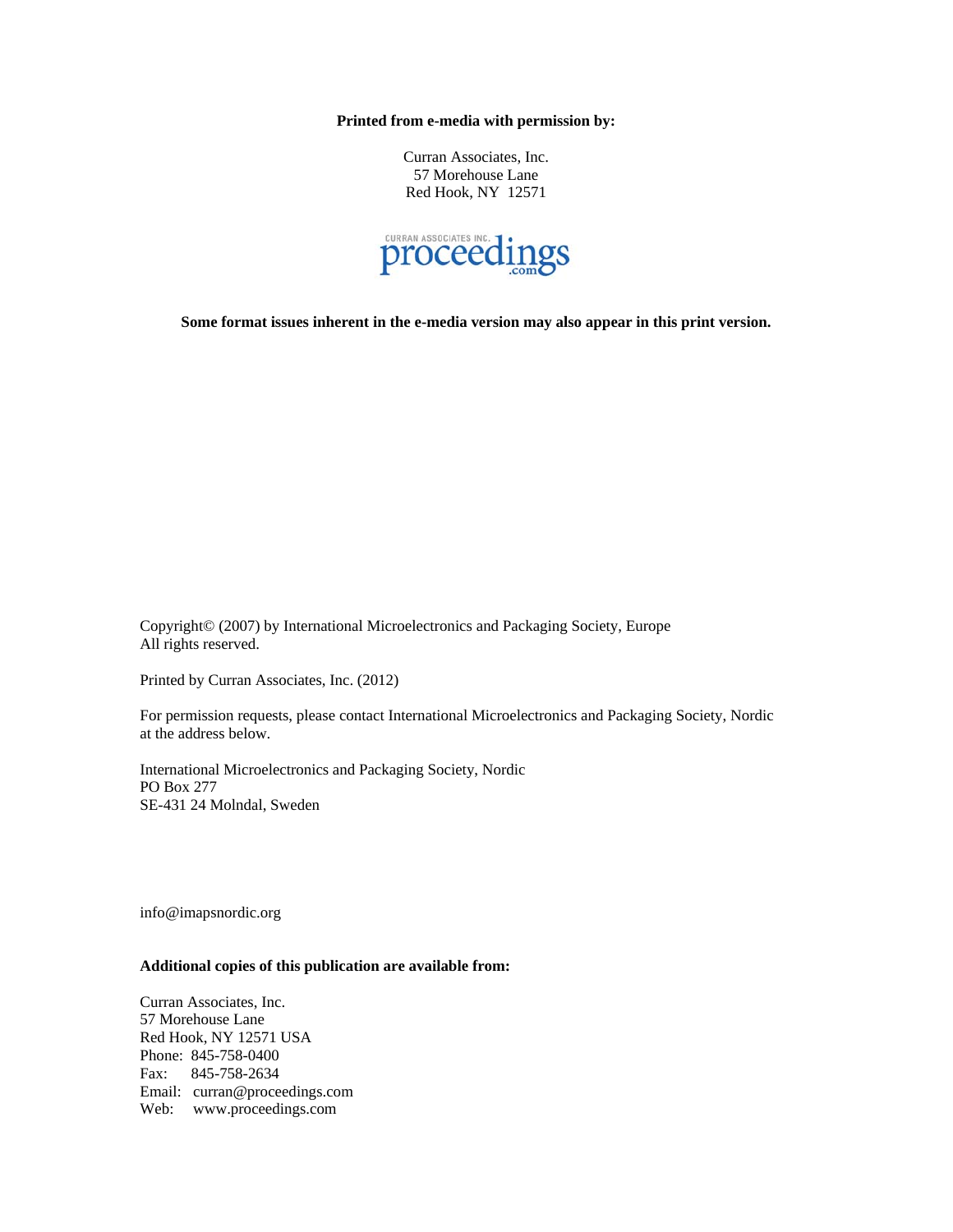# **TABLE OF CONTENTS**

#### **001 - INVITED PAPERS**

| Harri Kopola, Jani-Mikael Kuusisto, Tomi Erho, Jukka Hast, Antti Kemppainen, Terho Kololuoma, Markku<br>Kansakoski, Ari Alastalo, Eero Hurme, Pia Qvintus-Leino, Caj Sodergard, Arto Maaninen  |  |
|------------------------------------------------------------------------------------------------------------------------------------------------------------------------------------------------|--|
|                                                                                                                                                                                                |  |
| Ken Ball, Reiner Schuetz, Wolfgang Mackrodt, Georg Meyer-Berg, Klaus Pressel, Alun Jones, Jean Roggen                                                                                          |  |
| Fumio Miyashiro                                                                                                                                                                                |  |
| 002 - SIP & EMBEDDED COMPONENTS 1                                                                                                                                                              |  |
| Anna Fontanelli                                                                                                                                                                                |  |
| Embedded Passives in Multi-dielectric Layer Printed Wiring Board for IEEE 802.11a/b/g Tri-Mode                                                                                                 |  |
| Cheng-Hua Tsai, Chang-Sheng Chen, Chang-Lin Wei, Kuo-Chiang Chin, Wei-Ting Chen, Chin-Sun Shyu<br>Embedding of Chips in Flex: A Global Optimization from Thermal, Mechanical and Electrical RF |  |
| B. Vandevelde, S. Brebels, C. Okoro, H. Oprins, L.C. Chen, W. Christiaens, J. Vanfleteren                                                                                                      |  |
| Wafer Level Packaging/Wirefree Die-On-Die Applications to FLASH Memories and Smart Cards31<br>Christian Val, Pascal Couderc, Christophe Serrano                                                |  |
| 003 - LTCC 1                                                                                                                                                                                   |  |
| B. Pierce, P. Barnwell, M. Ehlert, T. Vincent                                                                                                                                                  |  |
| R. Kulke, G. Mollenbeck, P. Uhlig, K. Maulwurf, M. Rittweger                                                                                                                                   |  |
| High Frequency Characterization of VIAs up to 100 GHz in LTCC and Thick Film Structures  45<br>M. Henry, Benito Sanz Iszquierdo, Charles Free, John Batchelor, Paul Young                      |  |
| 005 - POSTER 1                                                                                                                                                                                 |  |
| 3D Approaches of Optical Waveguide Fabrication on Flexible Substrate and its Application50<br>Tze Yang Hin, Changqing Liu, Paul P. Conway                                                      |  |
| Modeling the Effect of Assembly Parameters on Warpage and Stresses of Molded Package for Inkjet                                                                                                |  |
| Kimmo Kaija, Jani Miettinen, Matti Mantysalo, Pauliina Mansikkamaki, Mikiharu Kuchiki, Mikihiko Tsubouchi,<br>Risto Ronkka                                                                     |  |
|                                                                                                                                                                                                |  |
| Roland Reitbauer, Manuela Midl, Wolfgang Stocksreiter<br>N. Hendrickx, J. Van Erps, H. Thienpont, P. Van Daele                                                                                 |  |
| Prototyping of Pluggable Out-of-plane Coupling Components for Multilayer Board-level Optical                                                                                                   |  |
|                                                                                                                                                                                                |  |
| J. Van Erps, N. Hendrickx, Christof Debaes, P. Van Daele, H. Thienpont                                                                                                                         |  |
| Michael Vervaeke, Christof Debaes, H. Thienpont                                                                                                                                                |  |
| Ondrej Hegr, Jaroslav Bousek, Ales Poruba, R. Barinka, Jaroslav Sobota                                                                                                                         |  |
|                                                                                                                                                                                                |  |
| Krzysztof Zaraska, Barbara Groger                                                                                                                                                              |  |
|                                                                                                                                                                                                |  |
| M. Novotny, T. Dvorak, I. Szendiuch                                                                                                                                                            |  |
| Ciprian Ionescu, Norocel Dragos Codreanu, Virgil Golumbeanu, P. Svasta                                                                                                                         |  |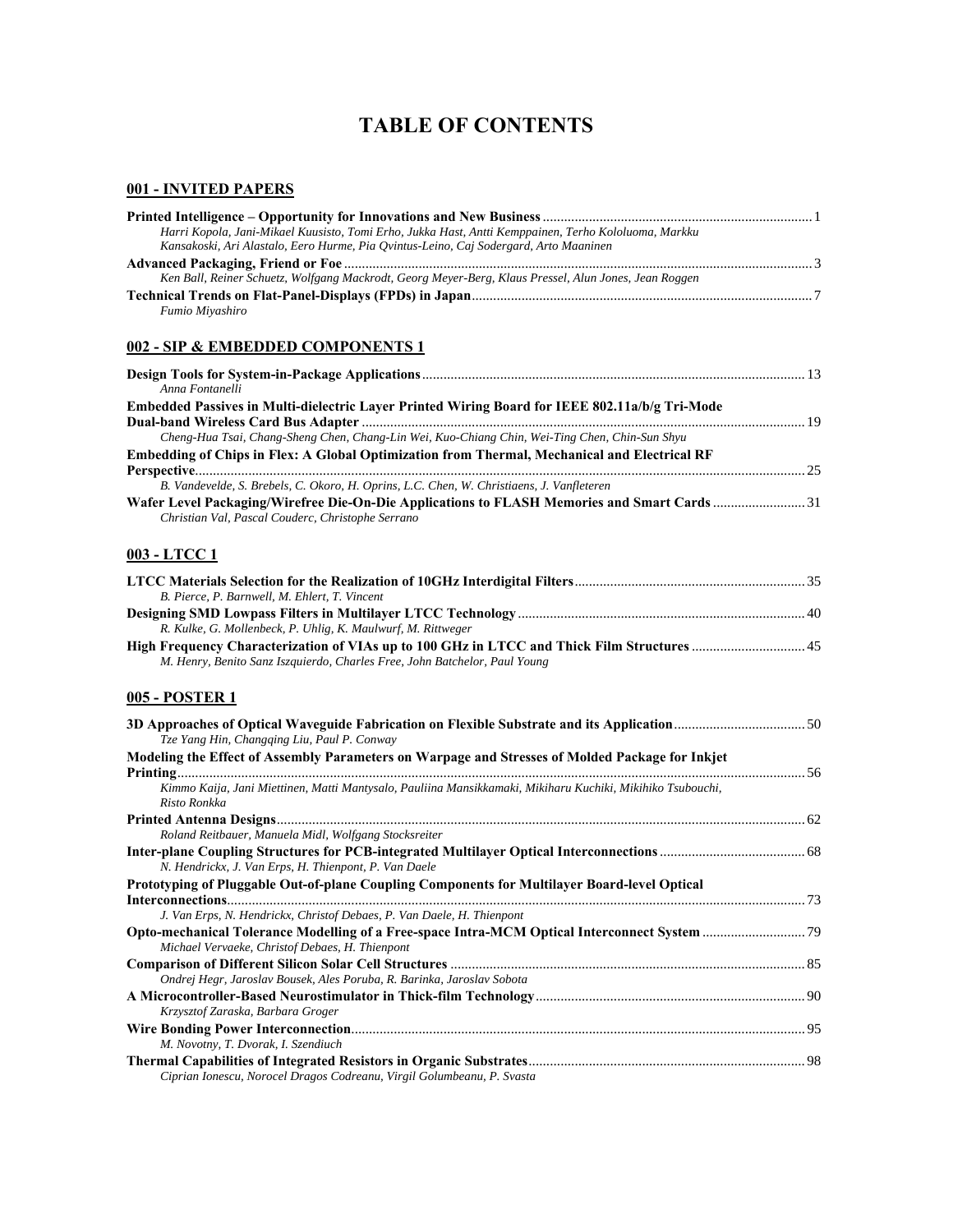| Impact of Package Ground Ball and Plated Through Hole (PTH) Count Reduction to Differential                                                                                                          |  |
|------------------------------------------------------------------------------------------------------------------------------------------------------------------------------------------------------|--|
| Jiun Kai Beh                                                                                                                                                                                         |  |
| <u>006 - ADVANCED PACKAGING</u>                                                                                                                                                                      |  |
|                                                                                                                                                                                                      |  |
| Klaus Ruhmer, Eric Laine, Karin Hauck, D. Manessis, A. Ostmann, Michael Töpper                                                                                                                       |  |
| T. Fritzsch, Rafael Jordan, O. Ehrmann, H. Reichl                                                                                                                                                    |  |
| Interface Reactions during Au-Ball/Wedge and AlSi1-Wedge/Wedge Bonding at Room Temperature 119<br>M. Schneider-Ramelow, K.-D. Lang, U. Geißler, W. Scheel, H. Reichl                                 |  |
|                                                                                                                                                                                                      |  |
| G. Feiertag, H. Kruger, C. Bauer                                                                                                                                                                     |  |
| 007 - OPTOELECTRONICS 1                                                                                                                                                                              |  |
| Low Cost Hybrid Integration of Laser Diode on Silicon PLC for Optoelectronic Applications 130<br>Luca Maggi, Arturo Canali, Danilo Caccioli, Gianni Preve, Stefano Lorenzotti                        |  |
|                                                                                                                                                                                                      |  |
| Y. Jourlin, O. Parriaux, K. Keranen, J.T. Makinen, M. Karppinen, P. Karioja, M. Johnson                                                                                                              |  |
| High Resolution Optical Component Technology for Advanced Novel Encoder (Hi-OCTANE)140<br>John Carr, Marc P.Y. Desmulliez, Eitan Abraham, Nick Weston, David McKendrick, Matt Kidd, Geoff McFarland, |  |
| Wyn Meredith, Andrew McKee, Conrad Langton                                                                                                                                                           |  |
| E. Bosman, G. Van Steenberge, N. Hendrickx, P. Geerinck, W. Christiaens, J. Vanfleteren, P. Van Daele                                                                                                |  |
| 008 - NAMIS NETWORK-NANO & MICROSYSTEMS 2                                                                                                                                                            |  |
|                                                                                                                                                                                                      |  |
| C. Khan Malek, S. Ballandras                                                                                                                                                                         |  |
| H. Kattelus, T. Suni, K. Henttinen                                                                                                                                                                   |  |
|                                                                                                                                                                                                      |  |
| H. Toshiyoshi, K. Isamoto, A. Morosawa, C. Chong, H. Fujita                                                                                                                                          |  |
| 009 - POSTER 2                                                                                                                                                                                       |  |
|                                                                                                                                                                                                      |  |
| Markus Luetzelschwab, Dominik Weiland, Marc P.Y. Desmulliez                                                                                                                                          |  |
|                                                                                                                                                                                                      |  |
| Dominik Jurkow, Leszek J. Golonka, Henryk Roguszczak<br>Film Assisted Molding Technologies and Applications for High Volume Mems and Sensor Packages  163                                            |  |
| Frank Boschman, Ton van Weelden, Arnold Bos                                                                                                                                                          |  |
| D. Bonfert, H. Wolf, H. Gieser, G. Klink, P. Svasta                                                                                                                                                  |  |
| The Application and Characteristics of the Wire-penetration Films in the Use of Stack-die CSP (Chip                                                                                                  |  |
| C.L. Chung, S.L. Fu                                                                                                                                                                                  |  |
|                                                                                                                                                                                                      |  |
| P. Svasta, Iaroslav-Andrei Hapenciuc                                                                                                                                                                 |  |
| C. Jacq, T. Maeder, N. Johner, G. Corradini, P. Ryser                                                                                                                                                |  |
| Nonferroelectric Lead-Free Ceramics and Thick Films with High Dielectric Permittivity - Synthesis,                                                                                                   |  |
| J. Kulawik, D. Szwagierczak                                                                                                                                                                          |  |
|                                                                                                                                                                                                      |  |
| S. Gebhardt, Thomas Rodig, U. Partsch, Andreas J. Schonecker                                                                                                                                         |  |
|                                                                                                                                                                                                      |  |
| Mark Shaw, Federico Ziglioli, Anne Marie Grech, Mario Cortese                                                                                                                                        |  |
| Kathrin Reinhardt, Christel Kretzschmar, Claudia Feller                                                                                                                                              |  |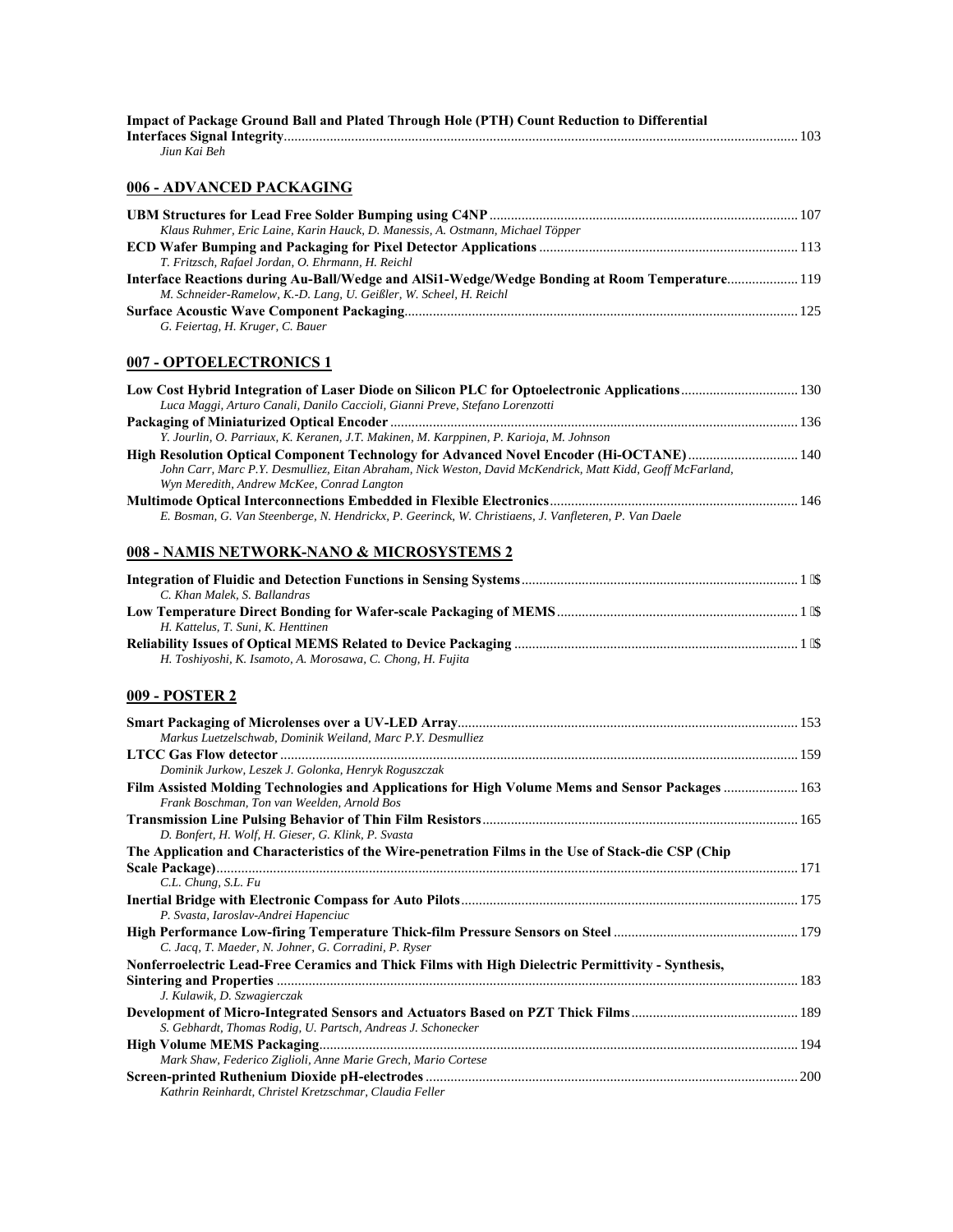| M. Chatras, N. Onda, P. Nigg, Wolfgang Tschanun                                                                                  |  |
|----------------------------------------------------------------------------------------------------------------------------------|--|
|                                                                                                                                  |  |
| Radim Hrdy, Jaromir Hubalek, Katerina Klosova                                                                                    |  |
| Creation of Nanostructured Metal Surface by Template-Based Electrodeposition Method and Its<br>Katerina Klosova, Jaromir Hubalek |  |
| <u>010 - MANUFACTURING TECHNOLOGIES 1</u>                                                                                        |  |
|                                                                                                                                  |  |
| Horatio Quinones                                                                                                                 |  |
| Richard C. Low, Ralf Miessner, Jurgen Wilde                                                                                      |  |
|                                                                                                                                  |  |
| Ville Pekkanen, Matti Mantysalo, Jani Miettinen, Pauliina Mansikkamaki                                                           |  |
| Martin Oppermann, Wilfried Sauer, Klaus-Jurgen Wolter, Thomas Zerna                                                              |  |
| <b>011 - OPTOELECTRONICS 2</b>                                                                                                   |  |
|                                                                                                                                  |  |
| N. Hendrickx, J. Van Erps, T. Alajoki, N. Destouches, D. Blanc, J. Franc, P. Karioja, H. Thienpont, P. Van Daele                 |  |
| Thomas Kuhner, Marc Schneider                                                                                                    |  |
| Optical Coupling and Optoelectronics Integration Studied on Demonstrator for Optical Interconnects                               |  |
| T. Alajoki, N. Hendrickx, J. Van Erps, Samuel Obi, M. Karppinen, H. Thienpont, P. Van Daele, P. Karioja                          |  |
|                                                                                                                                  |  |
| J. Tian, S. Sinaga, M. Bartek                                                                                                    |  |
| 012 – GBC                                                                                                                        |  |
| Erwin Effenberger                                                                                                                |  |
| Indro Mukerjee                                                                                                                   |  |
| J.-M. Yannou, F. Neuilly, J.-O. Moreno, M. Pommier, S. Bellenger, P. Biermans                                                    |  |
|                                                                                                                                  |  |
| 013 – MATERIALS                                                                                                                  |  |
|                                                                                                                                  |  |
| Noritsuka Mizumura, Sen-ichi Ikarashi, Michinori Komagata, Yukio Shirai                                                          |  |
| K. Keranen, M. Silvennoinen, A. Lehto, J. Ollila, T. Salmi, J.T. Makinen, A. Ojapalo, M. Schorpp, P. Hoskio, P.<br>Karioja       |  |
| Embedding a Thin Polymer Voltage Esd Suppressing Core in a Chip Package - Alternative to on Chip                                 |  |
| Karen Shrier, Paul Collander                                                                                                     |  |
| S. Rentsch, Tao Hu, J. Muller, R. Stephan, M. Hein, H. Jantunen                                                                  |  |
| <u>014 - SENSORS &amp; MEMS PACKAING</u>                                                                                         |  |
| J. Ollila, M.F. Toy, O. Ferhanoglu, P. Karioja, H. Urey                                                                          |  |
| Y. Fournier, S. Wiedmer, T. Maeder, P. Ryser                                                                                     |  |
|                                                                                                                                  |  |
|                                                                                                                                  |  |

*S. Sosin, J. Tian, M. Bartek*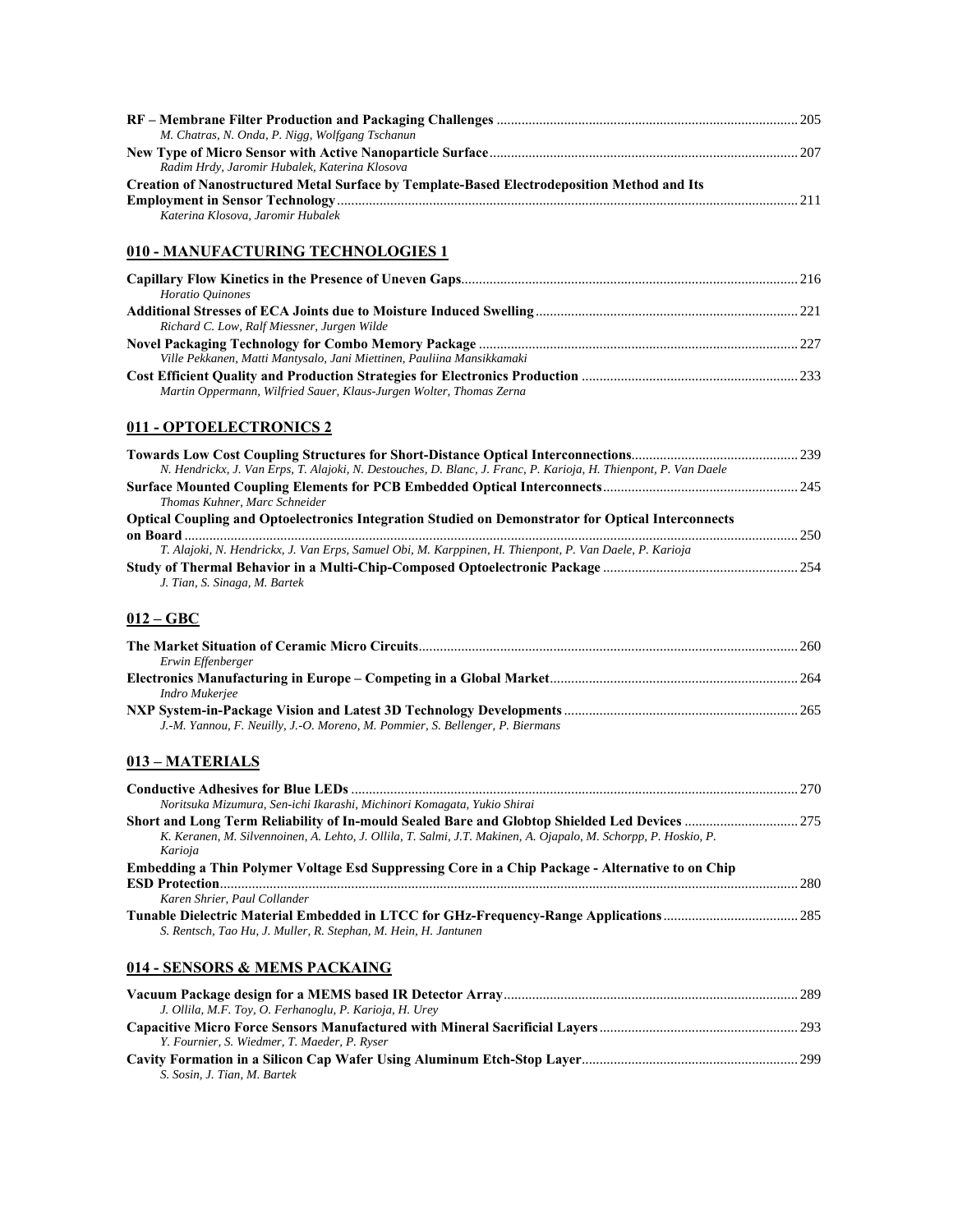| Darko Belavic, Marko Hrovat, Hana Ursic, Silvo Drnovsek, Mitja Jerlah, Jena Cilensek, Janez Holc, Marina |  |
|----------------------------------------------------------------------------------------------------------|--|
| Santo Zarnik, Marija Kosec                                                                               |  |
|                                                                                                          |  |
| 015 - EUROPEAN PROJECTS ON EMBEDDING ACTIVE AND PASSIVES                                                 |  |

| A. Ostmann, D. Manessis, M. Cauwe, Johann-Peter Sommer                                         |      |
|------------------------------------------------------------------------------------------------|------|
| Manufacturing of Demonstrator Printed Circuit Boards with Embedded Active Components315        |      |
| A. Kriechbaum                                                                                  |      |
|                                                                                                |      |
| A. van der Lugt, W. Peels                                                                      |      |
| Lamination Process Studies for Realisation of Chip Embedding Technologies-Current Applications |      |
|                                                                                                | -324 |
| D. Manessis, A. Ostmann, S-F. Yen, R. Aschenbrenner, H. Reichl                                 |      |
| <b>High-frequency Modeling and Measurements of Tracks Running on Top of Active Components</b>  |      |
|                                                                                                |      |
| M. Cauwe, J. De Baets                                                                          |      |
|                                                                                                |      |
| J. De Baets, G. Willems, A. Ostmann, A. Kriechbaum, H. Kostner                                 |      |

#### **016 - SIP & EMBEDDED COMPONENTS 2**

| Serguei Stoukatch, Christophe Winters, Tom Torfs, Walter De Raedt, Eric Beyne, Chris Van Hoof |  |
|-----------------------------------------------------------------------------------------------|--|
|                                                                                               |  |
| Gaurav Mehta, Tan H. Hong, Wilson Ong, Y.C. Koh, John D. Beleran, Ravi Kolan                  |  |
|                                                                                               |  |
| E. van Grunsven, F. Roozeboom, F. Sanders, F. van den Heuvel, M. Burghoorn, T. Grob           |  |
|                                                                                               |  |
| Tania Karila                                                                                  |  |

#### **017 - LTCC 2**

| Jaroslaw Kita, Ralf Moos                                                                                       |  |
|----------------------------------------------------------------------------------------------------------------|--|
|                                                                                                                |  |
| Massimiliano Dispenza, Roberta Buttiglione, Anna Maria Fiorello, Jarkko Tuominen, K. Kautio, J. Ollila, Pentti |  |
| Korhonen, Manu Lahdes, Kari Ronka, Simone Catoni, Daniele Pochesci, Romolo Marcelli, Vittorio Foglietti,       |  |
| Elena Cianci, Andrea Coppa                                                                                     |  |
|                                                                                                                |  |
| T. Maeder, B. Afra, Y. Fournier, N. Johner, P. Ryser                                                           |  |
|                                                                                                                |  |
| U. Partsch, S. Gebhardt, D. Arndt, H. Georgi, H. Neubert, D. Fleischer, M. Gruchow                             |  |

## **018 - POSTER 3**

| Marijan Macek, Marta Klanjsek Gunde, Nina Hauptman                                                         |  |
|------------------------------------------------------------------------------------------------------------|--|
|                                                                                                            |  |
| V. Sedlakova, J. Sikula, H. Navarova, J. Pavelka, J. Hlavka, Z. Sita                                       |  |
|                                                                                                            |  |
| Thomas Hetschel, Klaus-Jurgen Wolter                                                                       |  |
|                                                                                                            |  |
| A. Skwarek, K. Witek                                                                                       |  |
| Forward Compatibility Assessment for Aeronautical and Military Communication Systems                       |  |
|                                                                                                            |  |
| O. Maire, A. Chaillot, C. Munier, I. Lombaert-Valot, S. Bousquet, C. Chastanet, D. Plouseau, E. Munier, D. |  |
| Maron, P. Raynal, S. Villard, R. Dumonteil                                                                 |  |
|                                                                                                            |  |
| Cyril Vasko, I. Szendiuch, Karsten Schischke                                                               |  |
|                                                                                                            |  |
| Ulrike Currle, Klaus Krueger                                                                               |  |
|                                                                                                            |  |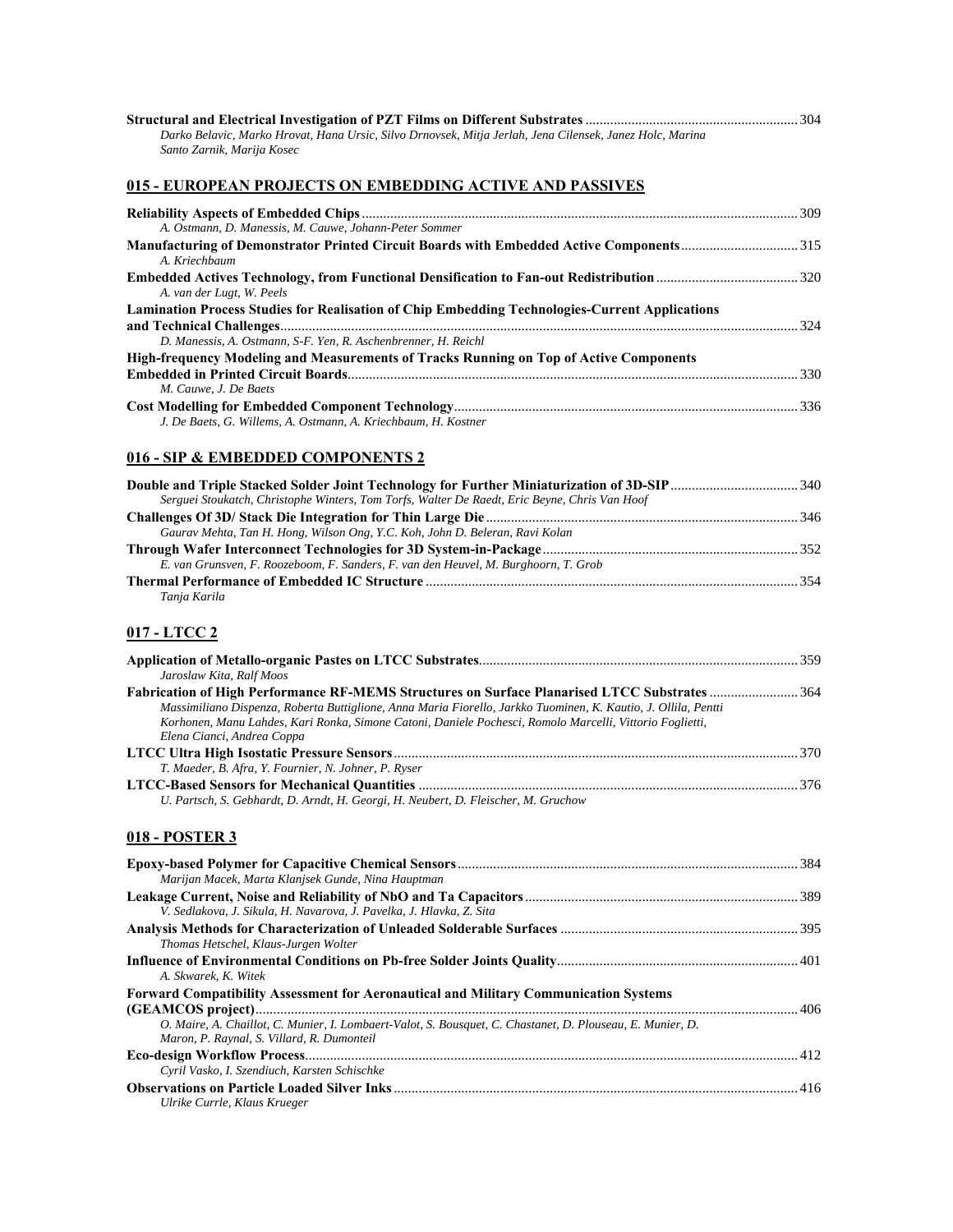| F. Steiner, P. Harant                                                                                                               |  |
|-------------------------------------------------------------------------------------------------------------------------------------|--|
|                                                                                                                                     |  |
| Markus Detert, Thomas Zerna, Klaus-Jurgen Wolter                                                                                    |  |
| Kari Remes, Leena Palmu, Petri Ronkainen                                                                                            |  |
| <b>Characterization of Failure Modes and Analysis of Joint Strength Using Various Conditions for High</b>                           |  |
|                                                                                                                                     |  |
| Fubin Song, S.W. Ricky Lee, Stephen Clark, Bob Sykes, Keith Newman                                                                  |  |
|                                                                                                                                     |  |
| Zsolt Illyefalvi-Vitez, Pal Nemeth, Oliver Krammer, Janos Pinkola                                                                   |  |
|                                                                                                                                     |  |
| Luciano Arruda                                                                                                                      |  |
|                                                                                                                                     |  |
| Balint Balogh, Peter Gordon, Zsolt Illyefalvi-Vitez, Graham Farmer, Anna Girulska, Tom Harvey, Gyorgy Kotora,<br>Damien Kirkpatrick |  |

#### **019 - INTERCONNECTION TECHNOLOGIES**

| L. Dietrich, M. Töpper, T. Fritzsch, O. Ehrmann, H. Reichl                                              |  |
|---------------------------------------------------------------------------------------------------------|--|
|                                                                                                         |  |
| Jaakko Lenkkeri, Sari Kivela, Eveliina Juntunen, Tuomo Jaakola, Kaj Nummila, Mark Allen, Toni Kaskiala, |  |
| Gerhard Hillmann, Alan Mathewson                                                                        |  |
|                                                                                                         |  |
| Laura Frisk, Anne Cumini                                                                                |  |
|                                                                                                         |  |
| Ashok N. Kabadi                                                                                         |  |

#### **020 – RF**

| Design and Technology Considerations on LTCC Microwave Modules for Fixed Radio Link           |  |
|-----------------------------------------------------------------------------------------------|--|
|                                                                                               |  |
| M. Piloni, A.G. Milani                                                                        |  |
| LTCC Multilayer Technology Enables Very Compact 20 GHz Switch Unit for Space Applications 495 |  |
| K.-H. Drue, M. Hein, J. Muller, R. Perrone, S. Rentsch, R. Stephan, J. Trabert                |  |
| A New Integrated Waveguide Antenna using Multi-Layer Photoimageable Thick-Film Technology 500 |  |
| M. Henry, Benito Sanz Iszquierdo, Charles Free, John Batchelor, Paul Young                    |  |
|                                                                                               |  |
| Carlo Buoli, Paolo Bonato, Luigi Negri, Fabio Morgia                                          |  |

## **021 - POSTER 4**

| Michael Günther, Klaus-Jurgen Wolter                 |  |
|------------------------------------------------------|--|
|                                                      |  |
| Bill Riegler, Michelle Velderrain, Scott Duffer      |  |
|                                                      |  |
| Marko Pudas, Markus Polet, Jouko Vahakangas          |  |
| Andrzej Lozinski, Pawe-Wierzba                       |  |
|                                                      |  |
| Mustafa Oezkoek, Nigel White                         |  |
|                                                      |  |
| E. Feurer, B. Holl, J. Vanselow, K. Ruess, A. Kaiser |  |
| F. Seigneur, Y. Fournier, T. Maeder, J. Jacot        |  |
|                                                      |  |
| J. Hladik, J. Vanek, I. Szendiuch                    |  |
| J.Hladik, R. Barinka, I. Szendiuch                   |  |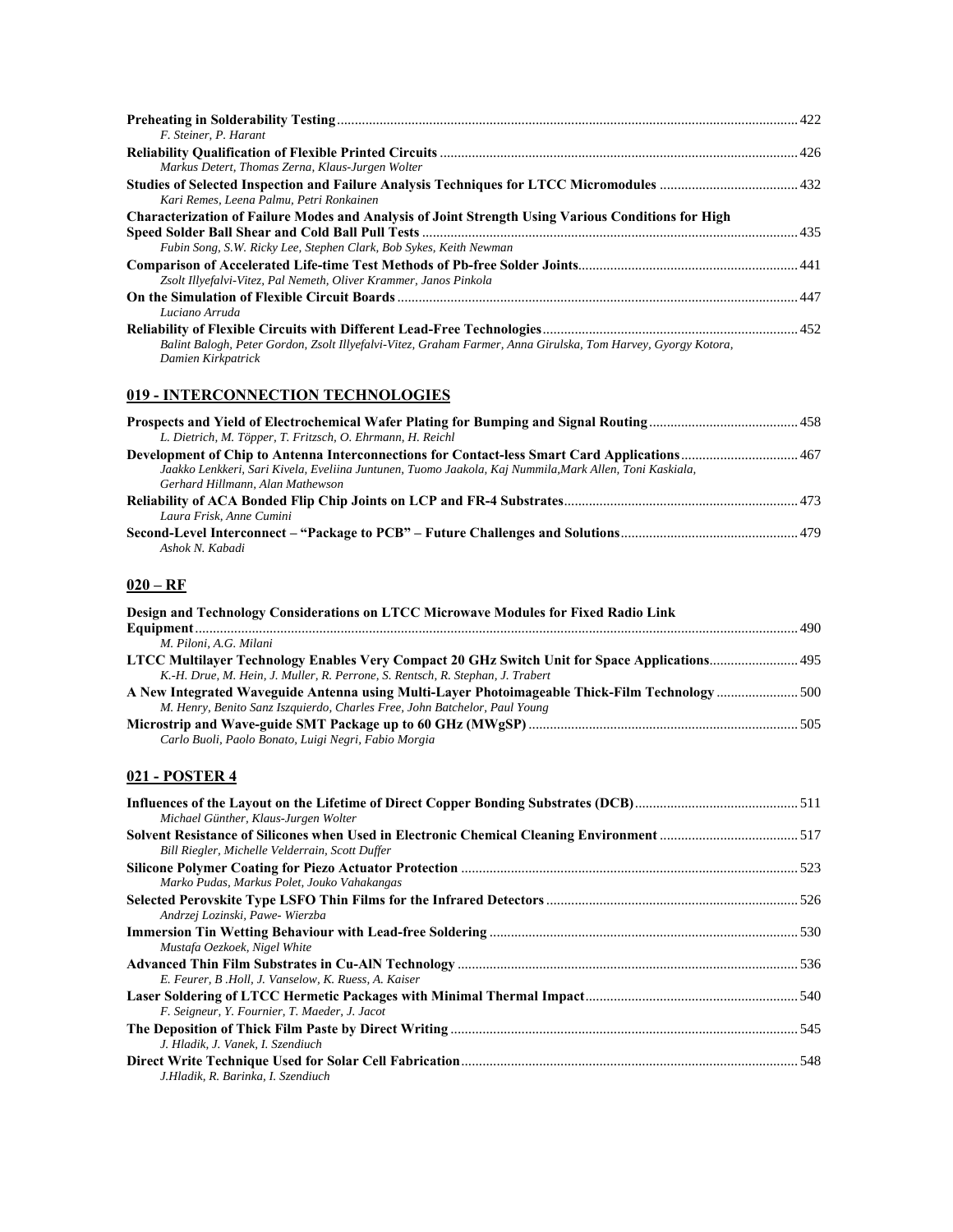| Study of the Impact of High-voltage Trimming on Several Characteristics of Model TFRs and Their                                        |  |
|----------------------------------------------------------------------------------------------------------------------------------------|--|
| N. Johner, T. Maeder, C. Jacq, P. Ryser                                                                                                |  |
| Johannes Hurtig, Timo Liukkonen                                                                                                        |  |
| Stephen Kenny, Bert Reents                                                                                                             |  |
| V. Sedlakova                                                                                                                           |  |
| 022 - MANUFACTURING TECHNOLOGIES 2                                                                                                     |  |
| Minna Arra, Ilkka Harkonen, Esko J. Paakkonen                                                                                          |  |
| Juha Hagberg, Teija Kekonen, Terho Kutilainen                                                                                          |  |
| Martin Hedges, Bruce King, Mike Renn                                                                                                   |  |
| Andre Egbert                                                                                                                           |  |
| 023 - LAMINATES & QUALITY ISSUE                                                                                                        |  |
| Performance and Reliability of Flexible Substrates when subjected to Lead-Free Processing589<br>M.J. Rizvi, C.Y. Yin, C. Bailey, H. Lu |  |
| J. Petaja, K. Kautio, H. Funck, M. Karppinen, P. Karioja, R. Vatanparast                                                               |  |
| <b>Investigation on Printed Wiring Board Failures During Reliability Assessment for</b>                                                |  |

**Telecommunication Products** ........................................................................................................................................... 601 *Yujie Dong, Markku Tammenmaa, Visa Ruuhonen, Virpi Pennanen* 

#### **024 - EU & INTERNATIONAL PROGRAMMES**

| Paul Collander, Marshall Andrew, Ruben Bergman                                                                 |  |
|----------------------------------------------------------------------------------------------------------------|--|
|                                                                                                                |  |
| W. Christiaens, H. Burkard, J. Link, J. Vanfleteren                                                            |  |
| Reiner Gotzen, Andrea Reinhardt, Helge Bohlmann                                                                |  |
| Thomas Loeher, D. Manessis, A. Ostmann, H. Reichl                                                              |  |
| J.B. Mills, B. Giesbers, M. Matters-Kammerer, I. Ocket, B. Nauwelaers, A. Jourdain, W. Gautier, B. Schonlinner |  |
| N. Marenco, W. Reinert, S. Warnat                                                                              |  |

#### **025 - SIP & EMBEDDED COMPONENTS 3**

| Vern Solberg, Giles Humpston                                      |  |
|-------------------------------------------------------------------|--|
|                                                                   |  |
| C. Bauer, H.J. Neuhaus                                            |  |
|                                                                   |  |
| Shan Gao, Jupyo Hong, Jinsu Kim, Seogmoon Choi, Sung Yi           |  |
|                                                                   |  |
| Zsolt Illyefalvi-Vitez, Laszlo Gal, Oliver Krammer, Janos Pinkola |  |

#### **026 - THERMAL MANAGEMENT**

| M. Mach. J. Muller |  |
|--------------------|--|